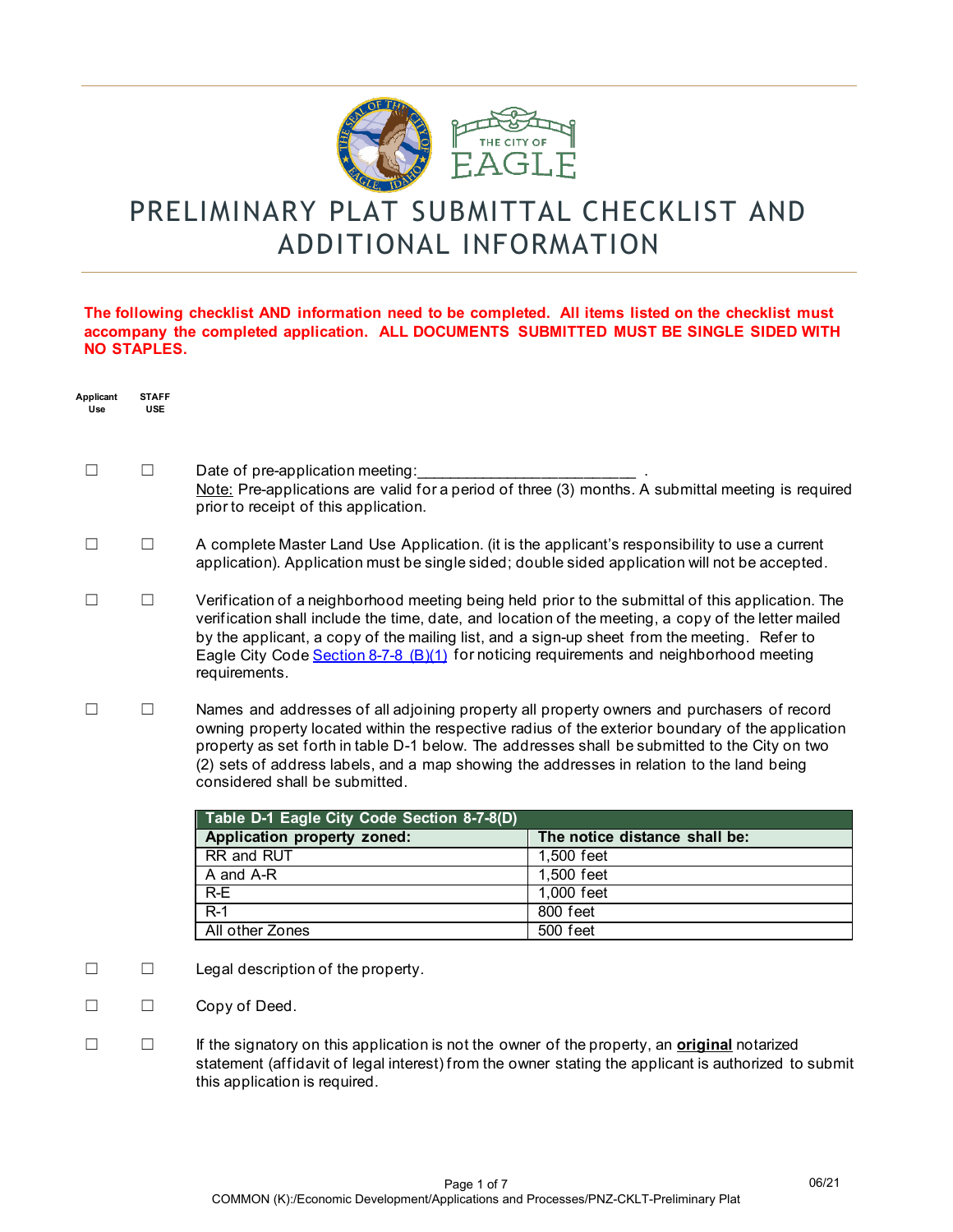- $\Box$  One (1) 8 ½" x 11" vicinity map with plat overlay showing the relationship of the proposed plat to the surrounding area (1/2-mile radius, scale option)
- $\Box$  One (1) 8  $\frac{1}{2}$  x 11" colored aerial photo depicting the proposed site and surrounding area within five-hundred feet (500').
- ☐ ☐ One (1) 8½" x 11" copy and one (1) 11" x 17" copy of the proposed Subdivision Fencing Plan showing the type and location of fencing (open style type) between all common and residential lots, and on the street-side of corner lots. Provide detailed cut-sheets of fencing styles for all common areas (if applicable). Fencing for individual single-family/two-family lots shall be designed in accordance with [Eagle](https://codelibrary.amlegal.com/codes/eagleid/latest/eagle_id/0-0-0-4957) City Code Section 9-3-10. Eagle [City Code Section 9-3-10.](https://codelibrary.amlegal.com/codes/eagleid/latest/eagle_id/0-0-0-4957)
- ☐ ☐ One (1) 8½" x 11" site plan showing proposed location of subdivision Cluster Mailbox Units (CBUs).
- ☐ ☐ One (1) 8½" x 11" copy of the Streetlight Plan with cut-sheets showing streetlight location, height, wattage, lumen output.
- ☐ ☐ Proposed subdivision name approved by County Engineer.
- ☐ ☐ In case of developments with slopes of 10% or greater, three (3) 24" x 36" folded copies of the engineering and grading plans in accordance with [Eagle City Code Section 9-5-3-3,](https://codelibrary.amlegal.com/codes/eagleid/latest/eagle_id/0-0-0-5146) **arranged in complete plan sets folded according to department standards – folding instruction available at [PZ-Plan-Folding-Instructions-PDF](http://www.cityofeagle.org/DocumentCenter/View/3626/PZ-Plan-Folding-Instructions-PDF?bidId=)** shall be provided.
- ☐ ☐ In case of developments with water bodies, canals, drainage ditches, or similar, provide a wetlands review letter prepared by the Army Corps of Engineers or other certified contractor.
- ☐ ☐ A Natural Features Analysis, which includes the following:
	- ☐ Hydrology (Visit [www.fws.gov/wetlands/data.mapper.html\)](http://www.fws.gov/wetlands/data/mapper.html)
	- ☐ Soils (Visit [www.nrcs.usda.gov\)](http://www.nrcs.usda.gov/)
	- ☐ Topography
	- ☐ Vegetation
	- ☐ Sensitive Plant & Wildlife Species (Provide a letter from Idaho Department of Fish & Game)
	- ☐ Historic Resources
	- ☐ Hazardous Areas
	- ☐ Impact on Natural Features
- ☐ ☐ Seven (7) full size copies (folded) of the preliminary plat **arranged in complete plan sets folded according to department standards – folding instruction available at [PZ-Plan-](http://www.cityofeagle.org/DocumentCenter/View/3626/PZ-Plan-Folding-Instructions-PDF?bidId=)[Folding-Instructions-PDF.](http://www.cityofeagle.org/DocumentCenter/View/3626/PZ-Plan-Folding-Instructions-PDF?bidId=)** The preliminary plat shall outline preliminary engineering construction for streets, water, sewer, streetlights, sidewalks, fire hydrants, and any other public improvements. Plats shall show drainage information, typical street sections, the location of existing buildings, water bodies or courses, existing mature trees (including a notation of respective tree species), and the location of currently dedicated streets at the point where they adjoin and/or are immediately adjacent. Show individual lot areas on the plat. The preliminary plat shall include the entire area scheduled for development if the proposed subdivision is a portion of a larger holding intended for subsequent development. Additional plans will be required once the hearing has been scheduled.
- $\Box$   $\Box$  One (1) 8<sup>1</sup>/<sub>2</sub>" x 11" copy of the preliminary plat.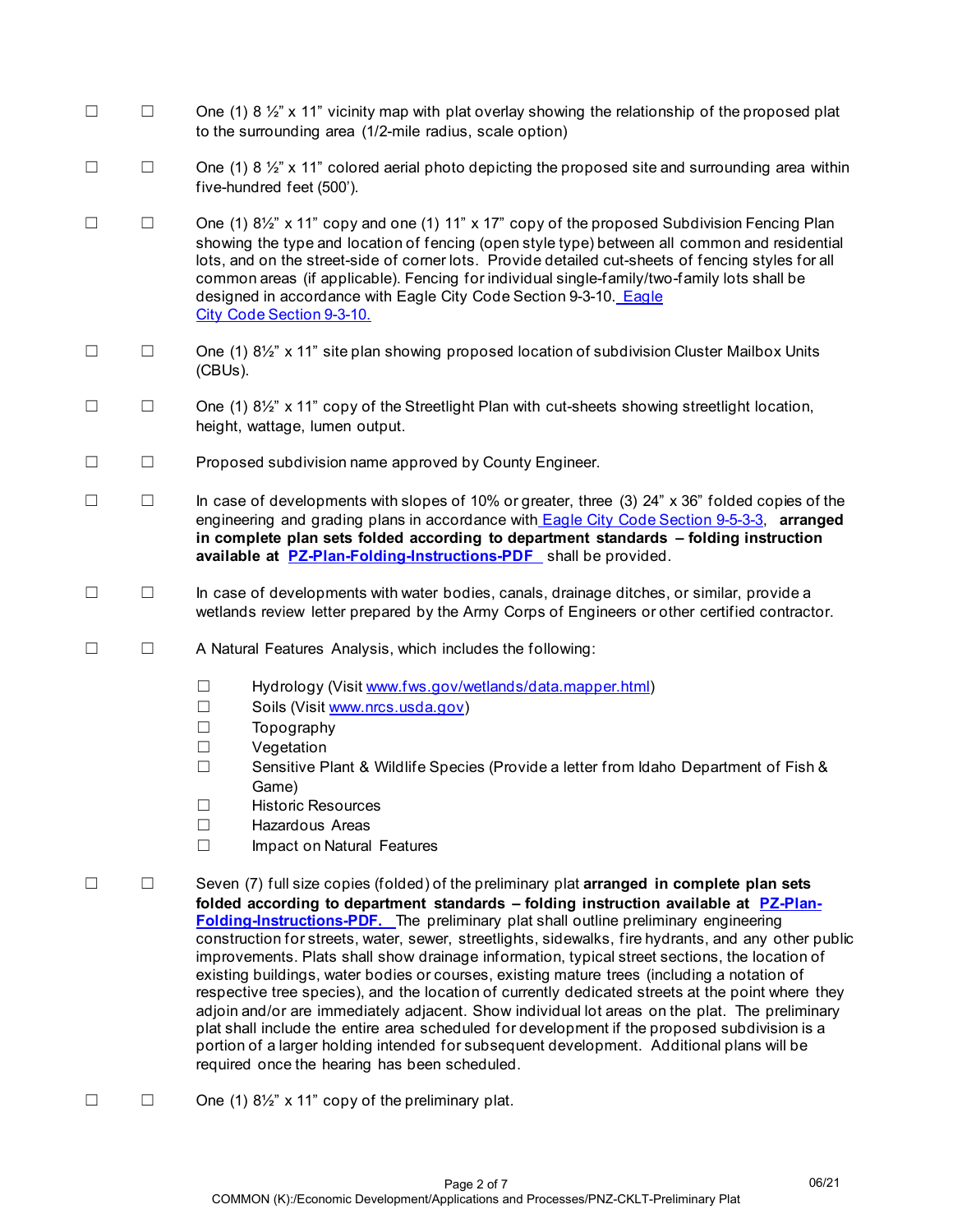| П | One (1) copy of a pressurized irrigation plan and associated documents (prepared in<br>accordance with the "Pressurized Irrigation Standards" supplemental document available at<br>cityofeagle.org) for any new residential subdivision and/or PUD. A waiver may be requested<br>for the requirement of the installation of a pressurized irrigation system if any of the<br>situations exist as outlined in Eagle City Code Section 9-4-1-9(C)(2) and documentation<br>is submitted with this application. Any requested waiver must be approved by the City |
|---|----------------------------------------------------------------------------------------------------------------------------------------------------------------------------------------------------------------------------------------------------------------------------------------------------------------------------------------------------------------------------------------------------------------------------------------------------------------------------------------------------------------------------------------------------------------|
|   | Council.                                                                                                                                                                                                                                                                                                                                                                                                                                                                                                                                                       |

- $\Box$  One (1) set of 24" x 36" Pathways and Trails plan showing the following:
	- ☐ Pathway locations, type, and width.
	- ☐ Sidewalk locations, type, and width.
	- ☐ Location of existing easements for irrigation companies.
	- $\Box$  Indicate location of canal routes and specify which ones will be covered and which will stay open
- ☐ ☐ One (1) copy of any canal company license agreements (If applicable)
- ☐ ☐ One (1) copy of exclusive use easements of any kind that might impact pathways and/or open space (if applicable)
- ☐ ☐ Provide a written justification for the proposed subdivision addressing the following:
	- $\Box$  The conformance of the subdivision with the Comprehensive Development Plan;
	- ☐ The availability of public services to accommodate the proposed development;
	- $\Box$  The continuity of the proposed development with the capital improvement program;
	- $\Box$  The public financial capability of supporting services for the proposed development; And
	- $\Box$  The other health, safety and environmental problems that may be brought to the City's attention.

#### **For large-scale developments [incorporating fifty (50) or more lots or dwelling units]:**

- $\Box$  Identify all public services that would be provided to the development including, but not limited to fire protection, police protection, central water, central sewer, road construction, parks and open space, recreation, maintenance, schools, and solid waste collection.
- $\Box$  Provide an estimate of the public service costs to provide adequate service to the development.
- ☐ Provide an estimate of the tax revenue that will be generated from the development.
- ☐ Provide suggested public (or private) means of financing the services for the development if the cost for the public services would not be offset by the tax revenue received from the development.
- ☐ One (1) georeferenced ArcMap-compatible file, such as a zipped shapefile, of the Plat and/or Site Plan on a CD or USB drive.
- ☐ ☐ A high-resolution digital copy of all plans and documents with each plan sheet saved as a separate file.
- ☐ ☐ Any additional information to aid in understanding the project.
- ☐ ☐ Please complete the following data tables: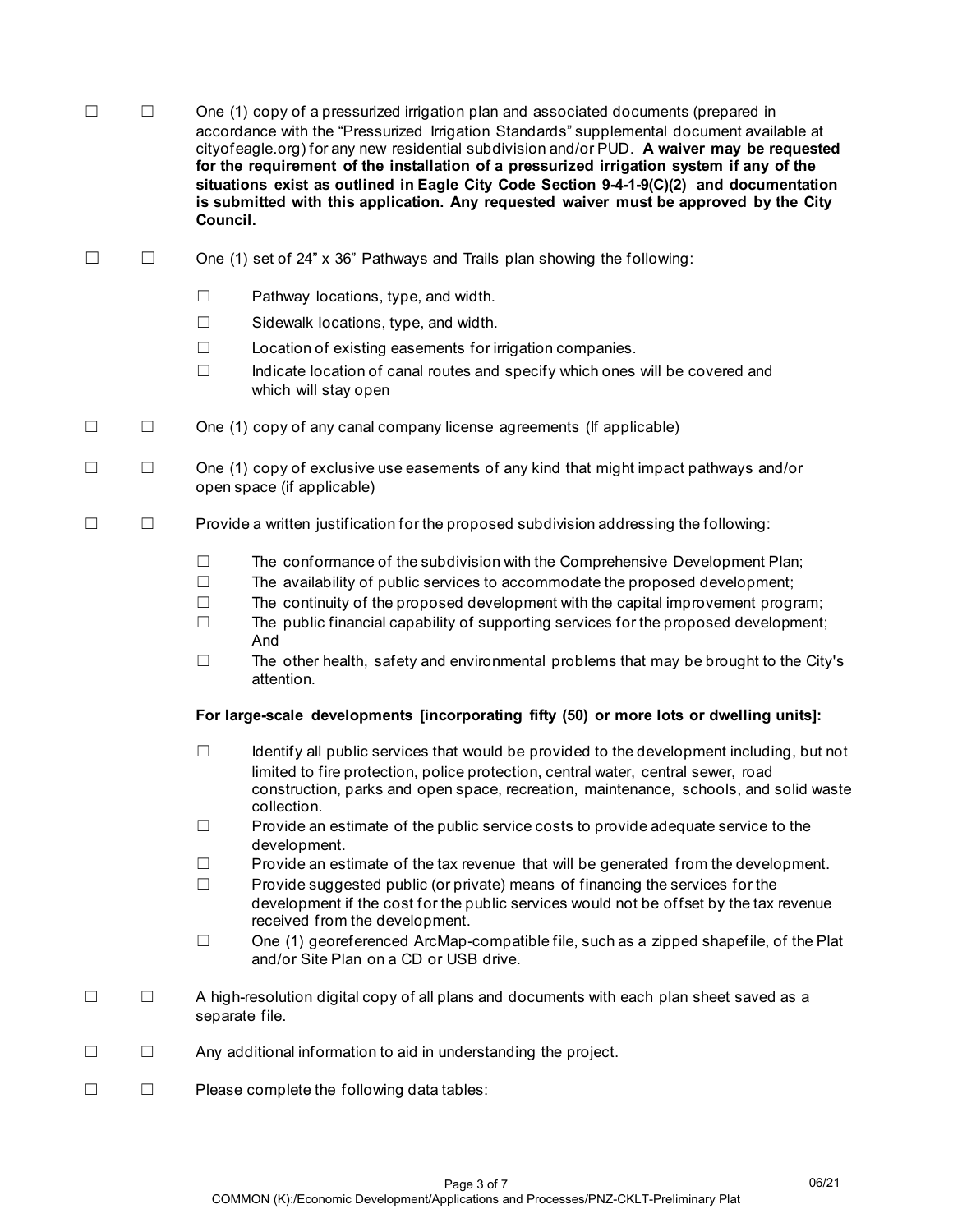| LAND USE AND ZONING INFORMATION |                               |                            |                  |
|---------------------------------|-------------------------------|----------------------------|------------------|
|                                 | <b>Comp Plan Designation:</b> | <b>Zoning Designation:</b> | <b>Land Use:</b> |
| <b>Existing:</b>                |                               |                            |                  |
| Proposed:                       |                               |                            |                  |
| North of Site:                  |                               |                            |                  |
| South of Site:                  |                               |                            |                  |
| <b>East of Site:</b>            |                               |                            |                  |
| <b>West of Site:</b>            |                               |                            |                  |

| SITE DATA:                                                      |  |                                              |  |
|-----------------------------------------------------------------|--|----------------------------------------------|--|
| <b>Total Acreage of Site:</b>                                   |  | <b>Total Number of Units:</b>                |  |
| <b>Total Acreage of Land in</b><br><b>Contiguous Ownership:</b> |  | # of Single-Family Units:                    |  |
| <b>Total Number of Lots:</b>                                    |  | # of Duplex Units:                           |  |
| # of Residential Lots:                                          |  | # of Multi-Family Units:                     |  |
| # of Commercial Lots:                                           |  | <b>Total Acreage of Any Out-</b><br>Parcels: |  |
| # of Industrial Lots:                                           |  | <b>Total Number of Units:</b>                |  |
| # of Common Lots:                                               |  | <b>Dwelling Units Per Gross</b><br>Acre:     |  |

| <b>ADDITIONAL SITE DATA:</b>    |  |                                                               |  |
|---------------------------------|--|---------------------------------------------------------------|--|
| <b>Minimum Lot Size:</b>        |  | <b>Minimum Lot Width:</b>                                     |  |
| <b>Minimum Street Frontage:</b> |  | <b>Total Gross Square Footage</b><br>of Commercial Buildings: |  |
| <b>Total Acreage of</b>         |  | <b>Total Gross Square Footage</b>                             |  |
| <b>Common Lots:</b>             |  | of Industrial Buildings:                                      |  |
| <b>Percent of Site as</b>       |  | <b>Total Gross Square Footage</b>                             |  |
| <b>Common Area:</b>             |  | of Other Non-Residential                                      |  |
|                                 |  | <b>Buildings:</b>                                             |  |

# **EXISTING SITE CHARACTERISTICS**

**Describe the Existing Site Characteristics:**

**Describe On and Off-Site Circulation:**

**Describe any Greenbelts:**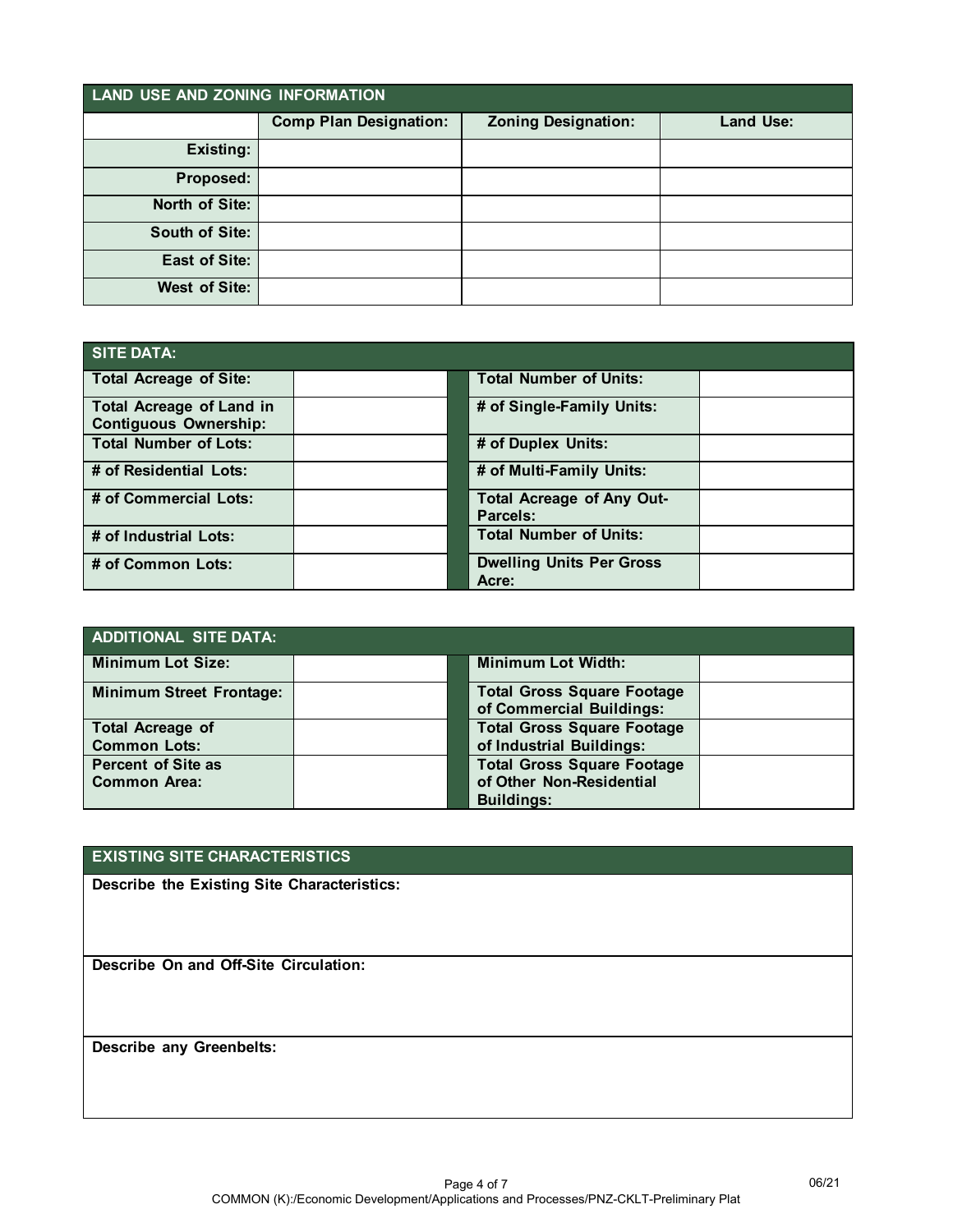| Describe Open Space Area (inclusive of proposed amenities):           |  |  |
|-----------------------------------------------------------------------|--|--|
|                                                                       |  |  |
|                                                                       |  |  |
|                                                                       |  |  |
| Street Classification: □ Public □ Private                             |  |  |
|                                                                       |  |  |
| Justification for Private Streets (if applicable):                    |  |  |
|                                                                       |  |  |
|                                                                       |  |  |
|                                                                       |  |  |
| Number of Blocks Less than 500-Feet:                                  |  |  |
| Length:<br>Cul-de-sac Design (if proposed): Radius:                   |  |  |
| Types and Location of Sidewalks Proposed (Detached, Meandering, etc.) |  |  |
|                                                                       |  |  |
|                                                                       |  |  |
|                                                                       |  |  |
|                                                                       |  |  |
| Type of Curbs and Gutters Proposed:                                   |  |  |
|                                                                       |  |  |
|                                                                       |  |  |
|                                                                       |  |  |
| Describe Street Lighting (location, type):                            |  |  |
|                                                                       |  |  |
|                                                                       |  |  |
|                                                                       |  |  |
|                                                                       |  |  |
| Describe Pedestrian Walkways (location, width, material):             |  |  |
|                                                                       |  |  |
|                                                                       |  |  |
|                                                                       |  |  |
|                                                                       |  |  |
|                                                                       |  |  |
| <b>Describe Bike Paths:</b>                                           |  |  |
|                                                                       |  |  |
|                                                                       |  |  |
|                                                                       |  |  |
|                                                                       |  |  |
|                                                                       |  |  |
|                                                                       |  |  |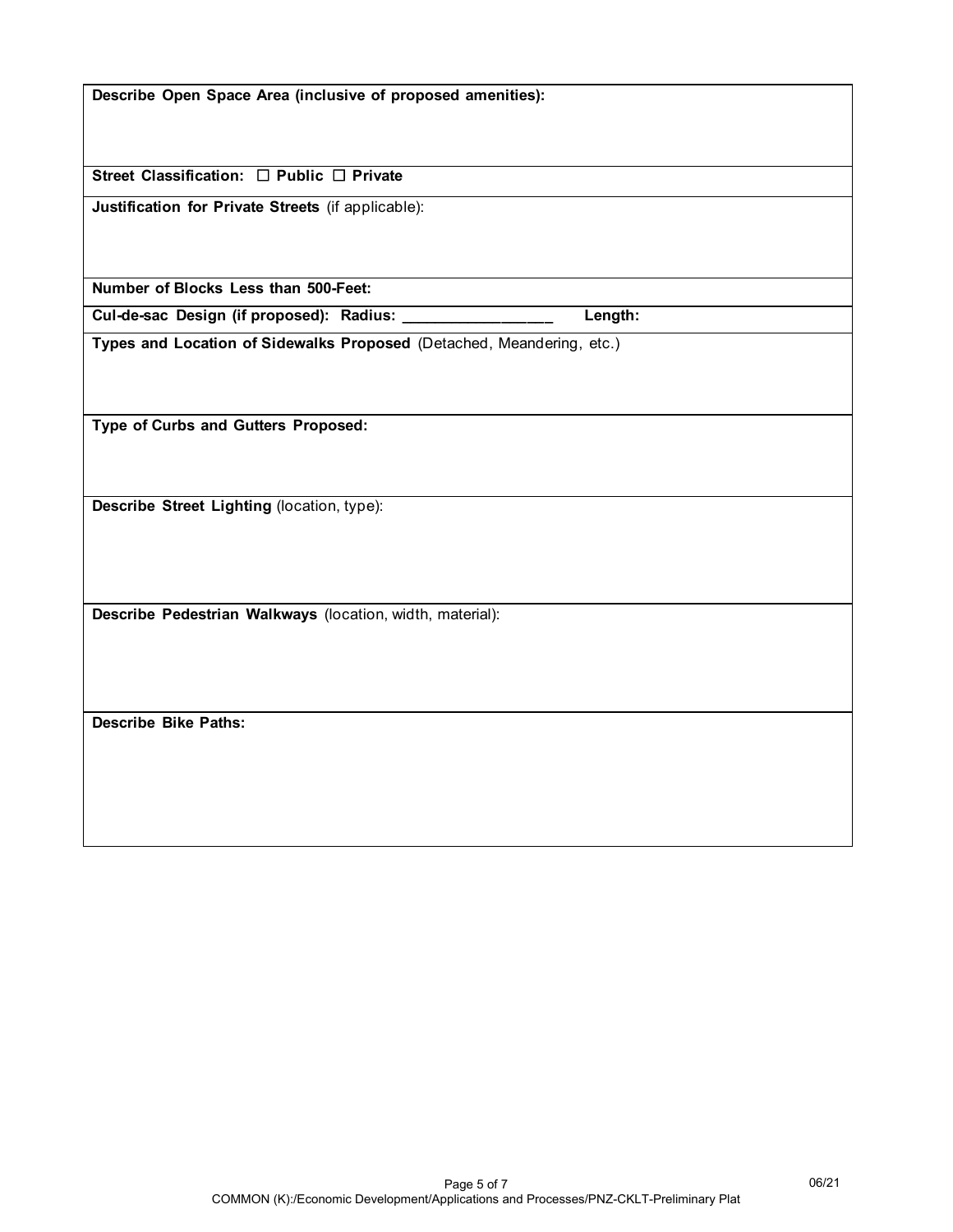| <b>SPECIAL ON-SITE FEATURES</b> |  |  |  |
|---------------------------------|--|--|--|
| Areas of Critical Environmental |  |  |  |
| Concern:                        |  |  |  |
| Evidence of Erosion:            |  |  |  |
| Fish Habitat:                   |  |  |  |
| Floodplain:                     |  |  |  |
| Mature Trees:                   |  |  |  |
| Riparian Vegetation:            |  |  |  |
| Steep Slopes:                   |  |  |  |
| Stream/Creeks:                  |  |  |  |
| Unique Animal Life:             |  |  |  |
| Unique Plant Life:              |  |  |  |
| Unstable Soils:                 |  |  |  |
| Wildlife Habitat:               |  |  |  |

| <b>PUBLIC SERVICES</b>         |                 |                                     |                   |  |
|--------------------------------|-----------------|-------------------------------------|-------------------|--|
| Potable Water:                 |                 | $\Box$ Available $\Box$ Unavailable | Service Provider: |  |
| Irrigation Water:              |                 | $\Box$ Available $\Box$ Unavailable | Service Provider: |  |
| Sanitary Sewer:                |                 | $\Box$ Available $\Box$ Unavailable | Service Provider: |  |
| Fire Protection:               |                 | $\Box$ Available $\Box$ Unavailable | Service Provider: |  |
| Street(s) providing access:    |                 |                                     |                   |  |
| Schools serving this location: |                 |                                     |                   |  |
| Elementary School(s):          |                 |                                     |                   |  |
| Middle School(s):              |                 |                                     |                   |  |
|                                | High School(s): |                                     |                   |  |

- □ □ A complete[d Fiscal Impact Worksheet](https://www.cityofeagle.org/DocumentCenter/View/3884/AP-Fiscal-Impact-Tool-Protocol-UPDATED) for residential subs of ten (10) lots or more, and all commercial subdivisions.
- ☐ ☐ Land shall be posted prior to the Planning and Zoning Commission hearing and again prior to the City Council hearing in accordance with [Eagle City Code Section 8-7-8 \(E\).](https://codelibrary.amlegal.com/codes/eagleid/latest/eagle_id/0-0-0-4335)
- ☐ ☐ APPLICANT/REPRESENTATIVE MUST ATTEND THE CITY COUNCIL MEETING.
- □ □ Payment of application fees. Please submit the Planning and Zoning Application Fee [Calculation Request Form](https://lf.cityofeagle.org/Forms/P-Z-Application-Fee-Request) a minimum of two (2) working days prior to application submittal to confirm required application fees.
- ☐ ☐ A site report will be required from the appropriate health district where individual wells or septic